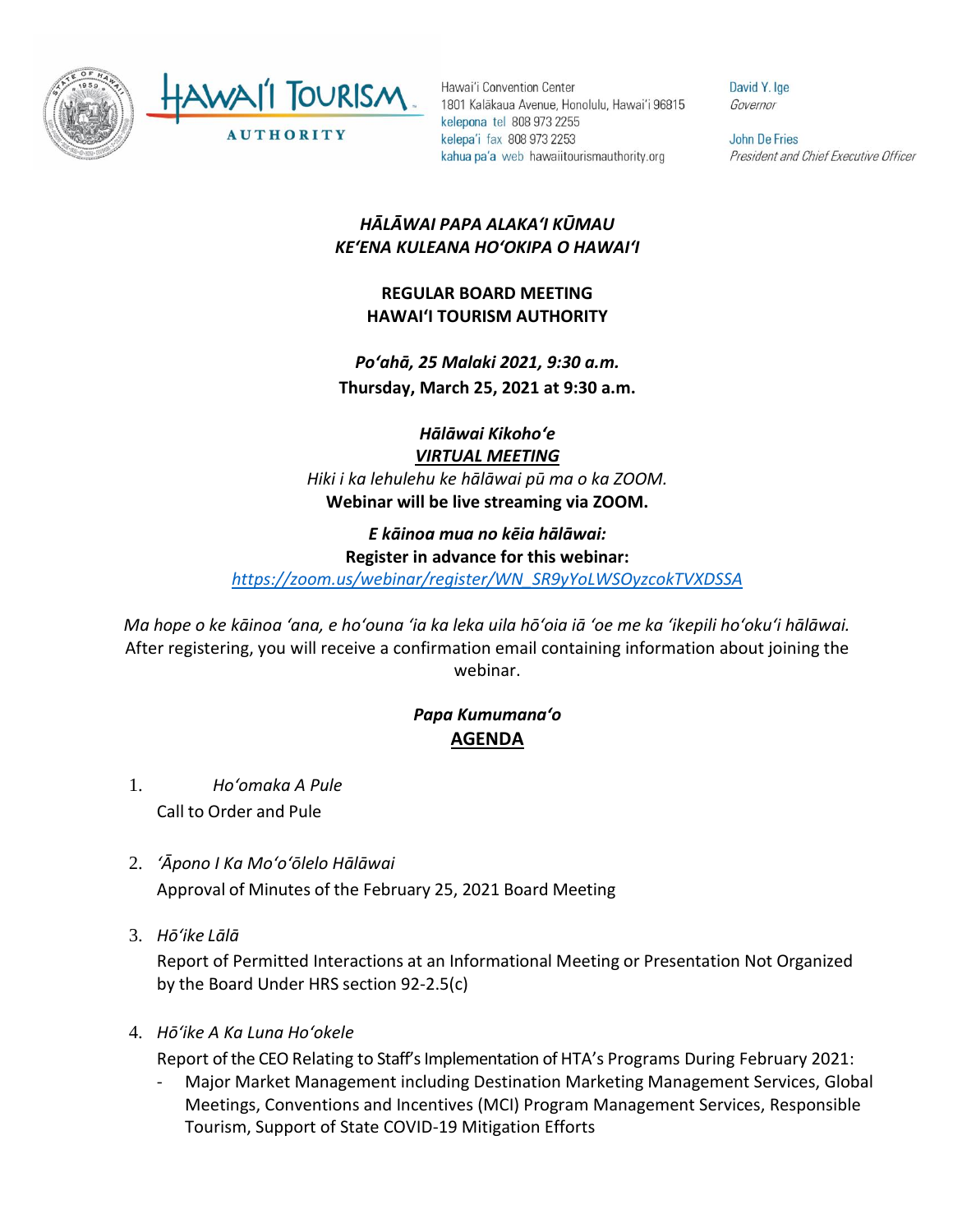

Hawai'i Convention Center 1801 Kalākaua Avenue, Honolulu, Hawai'i 96815 kelepona tel 808 973 2255 kelepa'i fax 808 973 2253 kahua pa'a web hawaiitourismauthority.org

David Y. Ige Governor

**John De Fries** President and Chief Executive Officer

- 5. *Hōʻike No Nā Papahana Pili I Ka Maʻi Ahulau* Update from Major General Kenneth Hara, Adjutant General for the State of Hawaii on the COVID-19 Testing, Vaccination and Safe Travels Program
- 6. *Hōʻike ʻIkepili Noiʻi ʻOihana Hoʻomākaʻikaʻi* Presentation and Discussion of Current Market Insights and Conditions in Hawai'i and Key Major Hawai'i Tourism Markets, Including the United States, Japan, Canada, Oceania and Cruise
- 7. *Kūkākūkā No Ke Anamanaʻo Kamaʻāina* Discussion on the Resident Sentiment Survey
- 8. *Hōʻike Anamanaʻo Kūikawā No Ka Maʻi Ahulau*  Presentation of the Hawaiʻi Tourism Authority's Visitor Satisfaction & Activity Report (VSAT) Special COVID Survey
- 9. *Hōʻike, Kūkākūkā A Hoʻoholo No Nā Moʻokālā*  Presentation, Discussion and Action on HTA's Financial Reports for February 2021
- 10. *Hōʻike A Ka Hui Noiʻi Loiloi Moʻokālā*  Report of the *Budgetary Review Investigative Committee* of their meeting held on March 16, 2021
- 11. *Hōʻike A Ka Hui Noiʻi Launa Aupuni A ʻAhaʻōlelo* Report of the *Legislative and Governmental Affairs Investigative Committee* of their meetings held on March 3, 2021 and March 11, 2021
- 12. *Hōʻike No Ke Kau ʻAhaʻōlelo 2021 Me Nā Pila Pili I Ke Keʻena* Update Relating to the 2021 Legislative Session and Related Bills Relevant to the Hawaiʻi Tourism Authority
- 13. *Hōʻike A Ke Kōmike Hokona Kūmau No Ke Kūkākūkā A Hoʻoholo* Report of the *Marketing Standing Committee* with the Committee's Recommendations to Support Various Marketing Proposals, for Discussion and Action by the Board
- 14. *Ho'oku'u* Adjournment